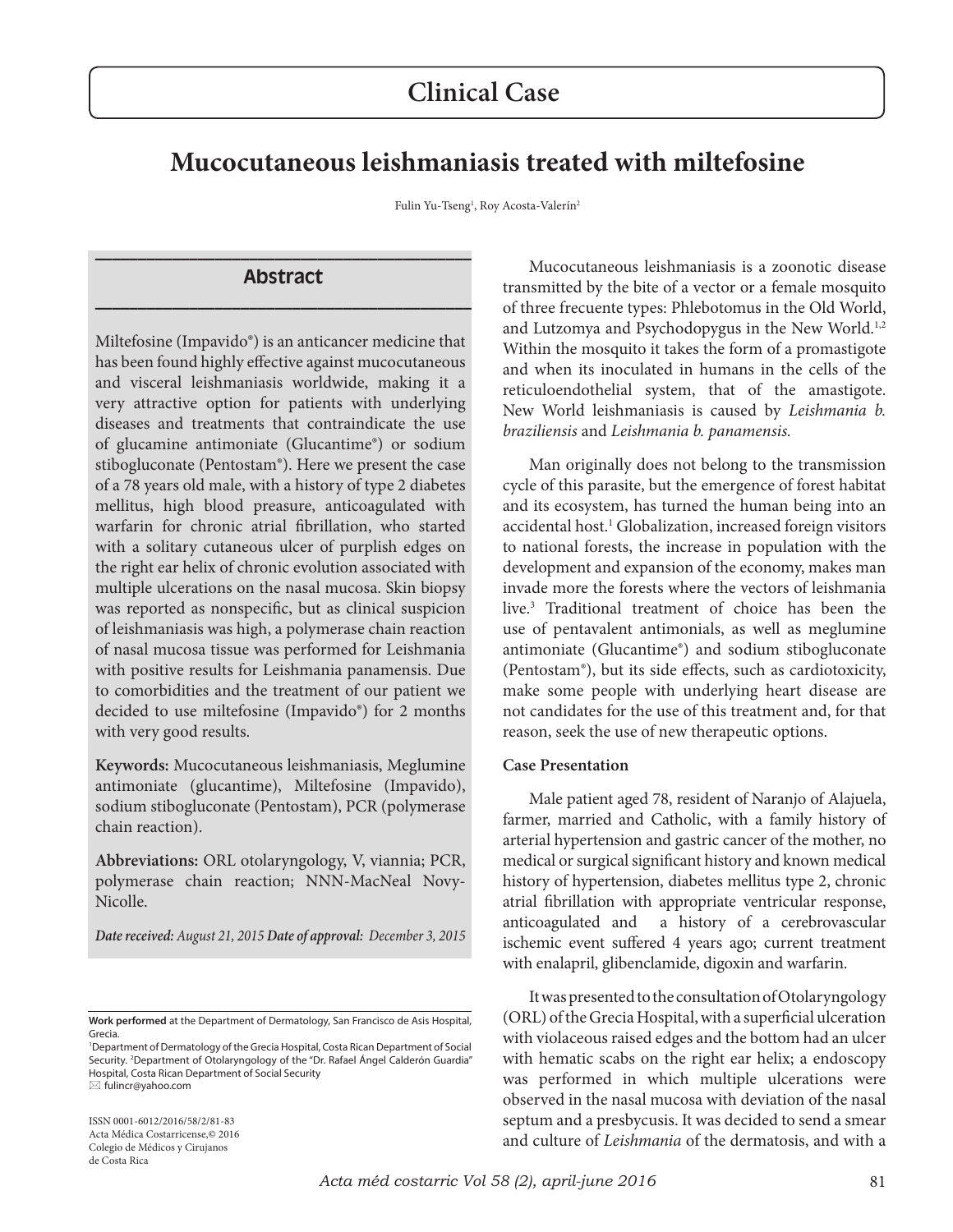

reference to the Department of Dermatology of the same center. As seen by the dermatologist of the Hospital it was determined to perform an excisional biopsy for the hematoxylin and eosin staining, in order to rule out possible tumor process versus infectious process. Time thereafter the result of the biopsy came out with the diagnosis of unspecified infectious granulomatous dermatitis. The patient was questioned thoroughly, who reveals that 1 year before the onset of symptoms he had been bitten by a mosquito in San Carlos, so with that history and the histopathological report, they continued with the shipment and coordination of a reaction of Montenegro to the Mexico Hospital, which was reported to be positive. With this evidence a biopsy was performed by the ORL service in the nasal mucosa, to make a polymerase chain reaction (PCR, for its acronym in English) by *Leishmania*, which was performed at the National Children's Hospital, and it was reported positive for *Leishmania panamensis.*

## **\_\_\_\_\_\_\_\_\_\_\_\_\_\_\_\_\_\_\_\_\_\_\_\_\_\_\_\_\_\_\_\_\_\_\_\_\_\_\_\_\_\_\_\_ Discussion \_\_\_\_\_\_\_\_\_\_\_\_\_\_\_\_\_\_\_\_\_\_\_\_\_\_\_\_\_\_\_\_\_\_\_\_\_\_\_\_\_\_\_\_**

Mucocutaneous leishmaniasis in the new world is a disease that can be caused by: *Leishmania* (V) *braziliensis, Leishmania* (V) *panamensis, Leishmania amazonensis, Leishmania* (V) *guyanensis,*<sup>4</sup> whose transmission is carried out by the mosquito of the genus Phlebotomus in the Old World and Lutzomyia or Psychodopygus in the New.<sup>4</sup> Inside the mosquito the protozoan is in the form of promastigote while its being inoculated into the skin, then its phagocytosed by the macrophages and becomes amastigote.<sup>3</sup> The skin lesions are observed clinically as nodules, then ulcerate and form plaques with a necrotic crateriform ulcer with a necrotic bottom and a violet edge, often covered with adherent scabs,<sup>4</sup> as in the case of this patient, the lesion was found in the right ear helix, site of inoculation by the transmitter mosquito. The spread of the parasite of the *Leishmania* of the new world, of the primary skin lesion to the mucosa, can occur in months or years after the appearance of the primary skin lesion,<sup>3</sup> as reported in this patient, it occurs in a period of 8 months. The vascular anatomy of the nasal cavities and specifically the nasal septum, favored the parasite reservoir -in this case the *Leishmania*-; the deposit of the parasites interfered with the vascular supply of the cartilaginous structures, which led to a deterioration of the compromised structure and caused primary ulcerative lesions, and secondly, scarred outgrowing lesions; this process was the result of a longterm outcome of a cutaneous leishmaniasis not treated<sup>5</sup> (Figure 1).

Among the differential diagnosis of the cutaneous leishmaniasis are: sporotrichosis, typical and atypical mycobacterial infection, ulcers by bacterial and traumatic infections, basal cell carcinoma, squamous cell or melanoma; as to the condition of the nasal mucosa it can be differentiated with rhinoscleroma, lepromatous leprosy, paracoccidioidomycosis, Wegener granulomatosis, nasopharyngeal carcinoma and lymphomas.6,4 The diagnosis was based on the epidemiological history, smear and culture of mucocutaneous lesions in the middle of Novy-MacNeal-Nicolle (NMN) or Schneider's, with the demonstration of the parasite whose sensitivity is very low (50%), this was demonstrated that in both the result was negative; Leishmania, which is a delayed hypersensitivity reaction (Montenegro reaction) was positive in the patient, being not allergic, and the biopsy for histology of a skin sample for the hematoxylin and eosin staining, with giant cells and lymphohistiocytic cells where consistent with the sample sent, although the finding was negative for intracellular amastigotes (Leishman-donovan body) or extracellular; this diagnosis factor will always depend on the experience and ability to recognize the parasite by the pathologist; molecular detection technique such as PCR by *Leishmania*, it offers a greater specificity and sensitivity to the above methods,  $4,7-9$  it was positive for *Leishmania panamensis* in this case, affirming what was described in the world literature.

The treatment of choice are pentavalentes antimonials, such as antimoniate N-methylglucamine (Glucantime®) and sodium stibogluconate (Pentostam®), whose side effects include: musculoskelatal pain, nausea,